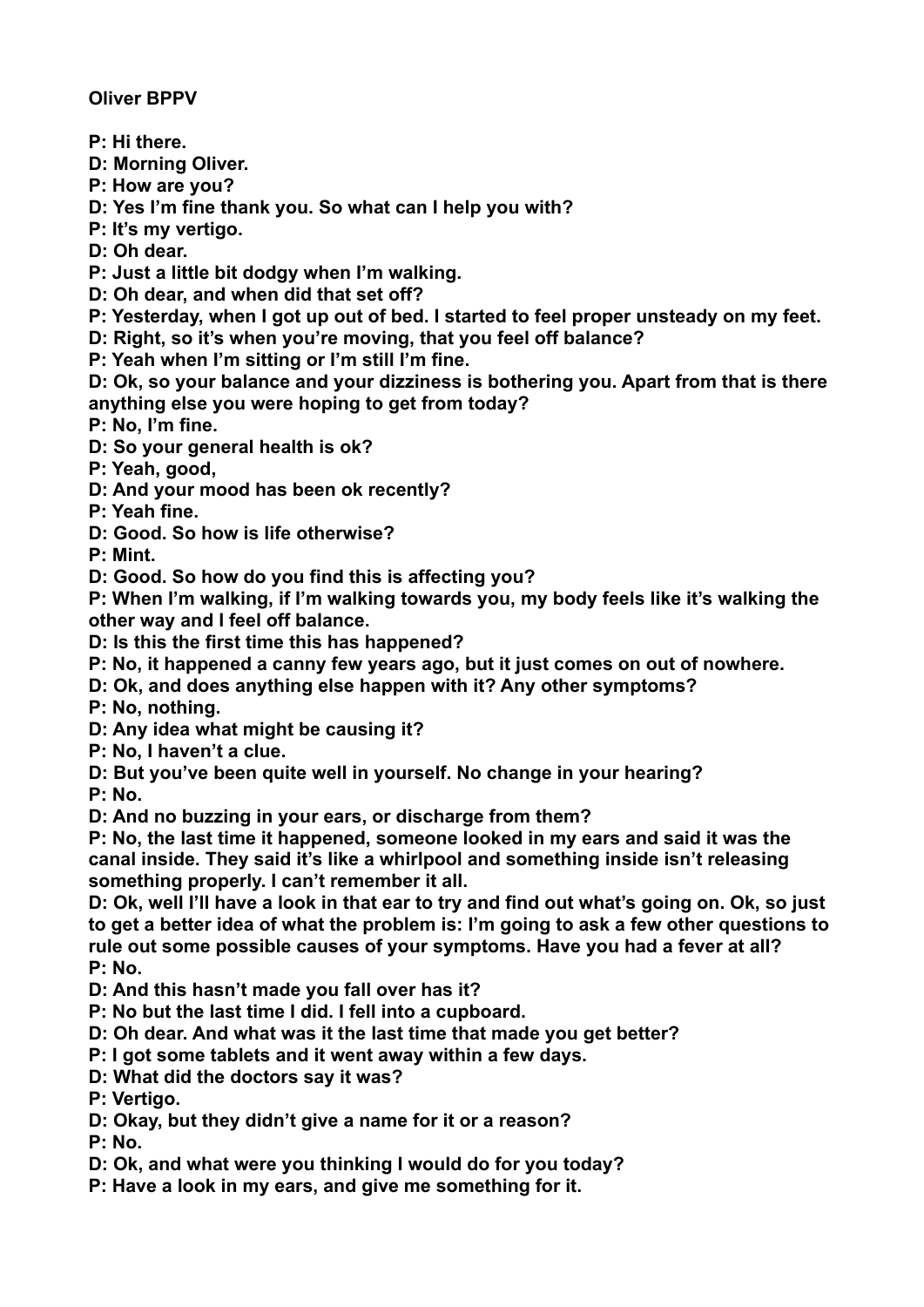**D: Ok, so you're after some medication. Ok, and work-wise what are you doing these days?** 

**P: I'm looking after our Neil, I'm his main carer** 

**D: Oh that's right. And how is he?** 

**P: Yeah, he's fine.** 

**D: Ok and is it just the two of you in the house?** 

**P: No my Mum and Dad as well** 

**D: Ok and are you a smoker?** 

**P: Yes.** 

**D: Ok I'm sure we have talked about this before, and maybe we can discuss it further another time if you would like to.** 

**P: I've cut down a lot. I would like to stop though.** 

**D: Ok. Would you like our help with that?** 

**P: Yeah, that would be helpful.** 

**D: Ok would you be interested in coming to see my smoking nurse? I'm not sure if you have seen her before?** 

**P: No, I don't think I have. But I need to make an appointment for a blood test as well, for my cholesterol.** 

**D: Ok, well you can do both of those things together, and get a full health check for your blood pressure and everything. And it might actually be useful for me to check your blood pressure today, as it might be relevant to your balance and vertigo. Can I just check, do you get dizzy when you stand up?** 

**P: I can sometimes.** 

**D: So it can happen. And have you even fainted?** 

**P: No.** 

**D: And you don't have any breathlessness or chest pain?** 

**P: No.** 

**D: Ok so you find that when you stand up you are lurching from side to side? P: Yes** 

**D: And the last time you were in with this problem, did we lie you down on the couch and make you dizzy?** 

**P: No.** 

**D: And you find that you're not dizzy when you're not moving around?** 

**P: Yes, but I do get pains in my ears sometimes.** 

**D: And do you think the two things are linked?** 

**P: I don't know.** 

**D: Do you feel congested at all? Any symptoms of a cold?** 

**P: No, not at the minute.** 

**D: And you haven't travelled recently?** 

**P: No.** 

**D: And we haven't changed your medication have we? You are still taking paroxetine and that seems to working well for you?** 

**P: Yeah.** 

**D: And you aren't taking ibuprofen or aspirin with it?** 

**P: No.** 

**D: And have you ever had any episodes of black poo or upper abdominal pain? P: No.** 

**D: Ok. Good. And how long have you been your brother's carer for now?** 

**P: I don't know. Can't remember.** 

**D: Is he wheelchair bound at the moment?** 

**P: Yeah, he can't walk at all.**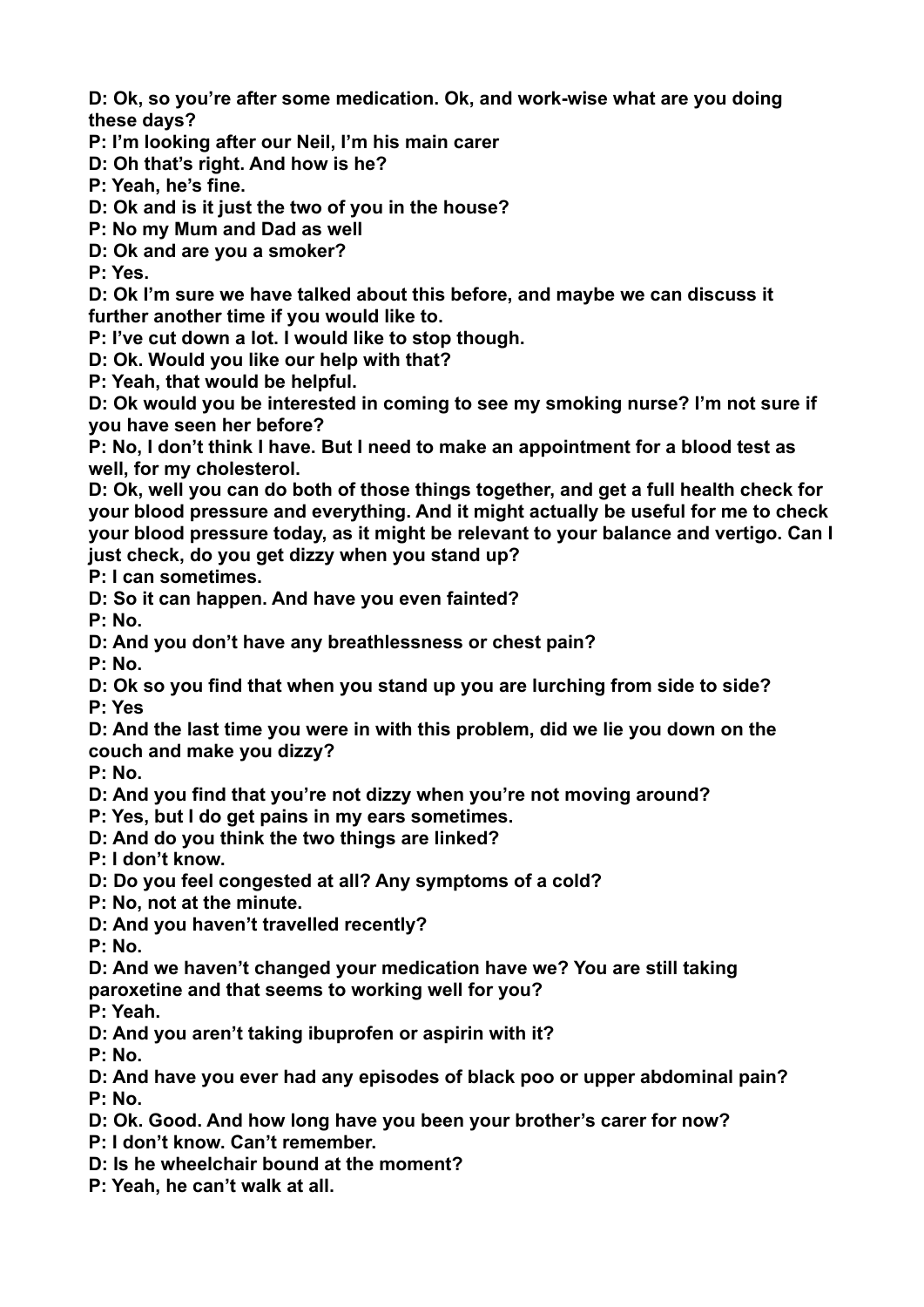**D: Ok, so he needs your support for quite a lot of things then. And have we done a carers health review with you at any stage?** 

**P: No, what's that?** 

**D: So it's when we go over your physical and emotional needs, because often people who are carers forget how much of an imposition it is, to care for someone else and they basically forget to keep their own needs in check. So my nursing team would be very happy to help you with that if you thought it might be useful. On the same thread: have you been in touch with the carers centre in Sunderland? P: No.** 

**D: Because sometimes they can be quite helpful for giving you support, making sure you're getting the right benefits, and giving you opportunities for things like respite care. So have a think about whether that's something you would be interested in.** 

**Ok, so I'm going to start by having a look in your ears and in your throat, and also check your hearing is ok. Your ears look healthy inside, and you can close your mouth. And I will have a look in your nose, to check there isn't any congestion or polyps. Can you tell me what I'm saying when I whisper in your ear. P: 21. 98.** 

**D: Ok, so your hearing is very good. Ok, I'll just check your blood pressure to make sure that's in a normal kind of range.….So that's fine when you're sitting down….and when you're standing it doesn't drop at all which is good. So, now if you can stand up straight, close your eyes and put your hands out in front of you. Now I wont let you fall over, but if you can just stand straight and try and figure out where you are in space. Ok, fine. So, if you open your eyes now, and walk in a straight line, heel to toe, heel to toe, as if you were walking on a tightrope. Ok, that's great. And now if you can just sit up on the couch and I'm going to try and make you dizzy. This may actually be a treatment for this sort of dizziness. I want you to bring your legs up so that you can swing them easily over the bed to sit up. This is a test called the Hallpike test and checks whether you are dizzy with certain head movements. You already mentioned that certain head movements bring the dizziness on. Usually when you get this dizziness how long does it last? P: Just until I lie down, then it goes away.** 

**D: Is there a particular direction you turn your head that makes it start? P: When I turn this way.** 

**D: So it's when you turn your head to the right. In that case I'm going to turn your head towards me (to the right), and then lie you back down onto the bed and that will probably make you feel quite dizzy. Lie back now onto the pillow and I'm going to put your head a bit below the bed. And now look at my finger. That should make you feel quite dizzy.** 

**P: Yeah it is.** 

**D: Yes, I can see your eyes flickering a bit there. That is the typical response with a balance problem like this. I am certain you have a condition called benign positional vertigo. So I'm now going to do a treatment on you that may even cure this without tablets. So, you have crystals inside your ears, balance organs which when they move can make you feel like your moving, even if you are still. So, I'm going to try and get them out. This is called the Epley manoeuvre. Benign positional vertigo is a harmless condition where the crystals are in the wrong place, and I'm just going to try and empty them out.** 

**So now can turn your head towards my finger. YouTube has a great video, showing you how to do this manoeuvre yourself. Now that is the second part of the manoeuvre done. Do you feel any dizziness with that?** 

**P: No**